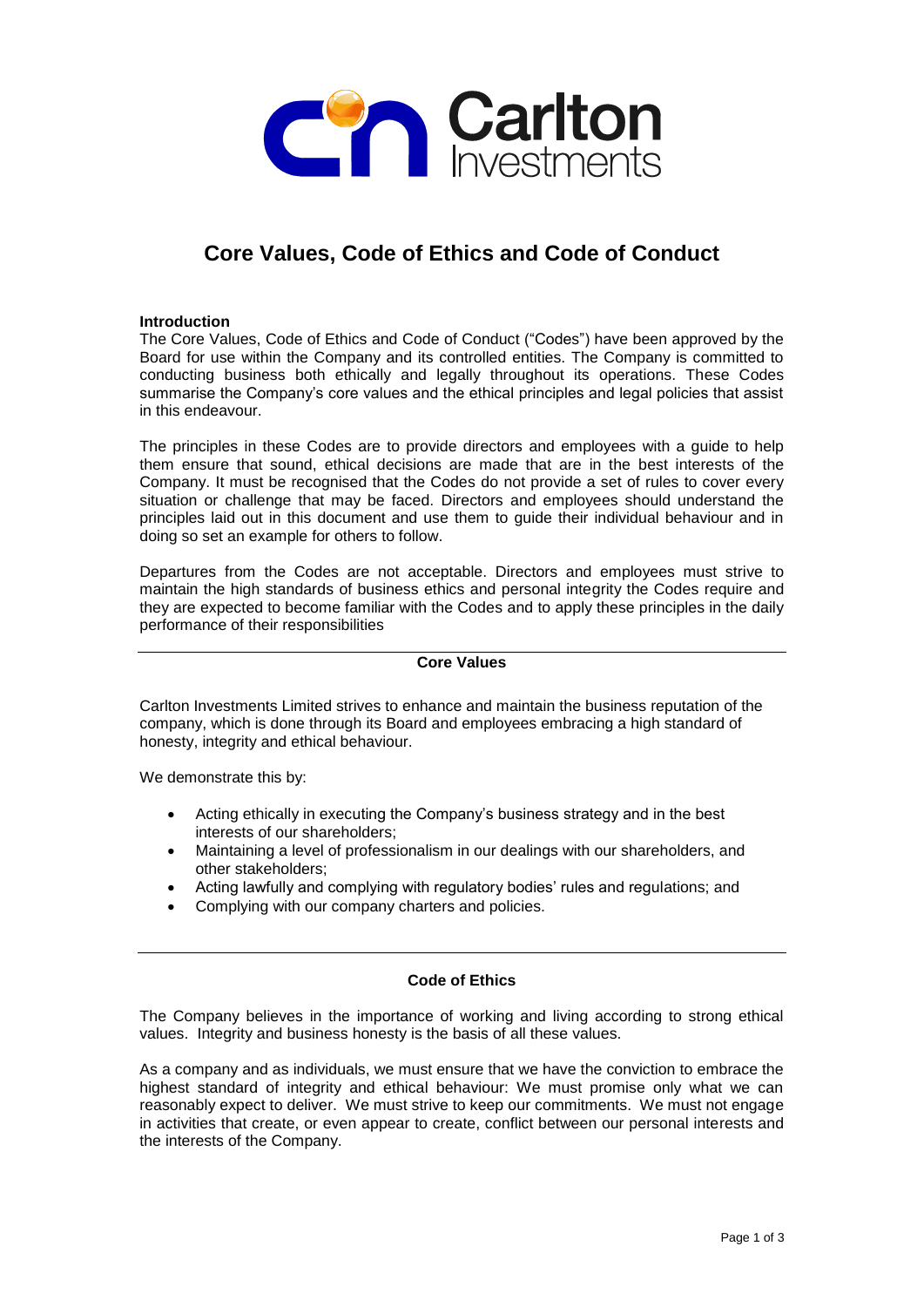#### **Code of Conduct**

#### **Employees**

#### *Fair and Equitable Treatment*

The Company is committed to provide a work environment that promotes personal achievement, continual learning, and a feeling of self-worth.

#### *Respect for Individuals*

The Company believes that employees deserve to be treated with dignity, trust and respect, so that the full value of each individual's contribution can be realised under these principles.

#### *Job Performance*

Employees are selected and employed based on their personal qualifications and skills for the job. Employees are expected to give their best efforts, learn from their successes and setbacks, and pursue opportunities to improve their performance on their own initiative. The Company encourages self-development and it will assist employees in mastering their current jobs and improving their job skills. It rewards employees based on the quality of the work they do and the contributions they make to both the Company and their work environment.

#### *Employee Health and Safety*

The Company actively promotes the health and safety of employees. It believes a safe working environment is paramount and that a healthy, productive workforce contributes significantly to the Company's performance and success.

#### **Diversity**

It is a strict policy of the Company that there is to be no discrimination against any prospective Board member or employee on the basis of gender, age, ethnicity or cultural background. Commitment to diversity will promote an environment conducive to the appointment of well qualified employees and Board candidates so that there is appropriate diversity to maximise the achievement of corporate goals. The company currently has only two employees and a Board of four members. One of the employees is female. Board members are appointed on the basis of their knowledge and experience of the investment industry regardless of gender, age, ethnicity or cultural background.

#### **Dealing with Third Parties**

The Company's strength and longevity are the result of the ability to sustain long-lasting, mutually rewarding relationships with shareholders and others with whom the Company does business. Directors and employees must continuously work to strengthen these relationships, to listen, learn, and innovate through conscientious trustworthy behaviour and constant attention to the results and quality of their work.

#### *Investor Relationships*

The Company grows by constantly promoting the long-term interests of its owners, the shareholders. This is achieved through sustained growth, profitability and protection of assets. In accordance with continuous disclosure requirements the Company keeps investors, share markets and the general public informed on a timely basis through public release of relevant information about the Company. The Company Secretary/Chief Financial Officer is the Board's delegated representative to release information to the Australian Securities Exchange. In releasing information about the Company, every effort must be made to ensure that full disclosure is made to everyone without preference or favouritism to any individual or group of investors.

#### **Conflict of Interest**

The Company recognises and respects the rights of directors and employees to maintain financial interests in outside investments, directorships, businesses or other activities so long as those activities are legal and do not impair, interfere or conflict with the conscientious performance of their Company duties and do not involve damage or misuse of the Company's name or reputation.